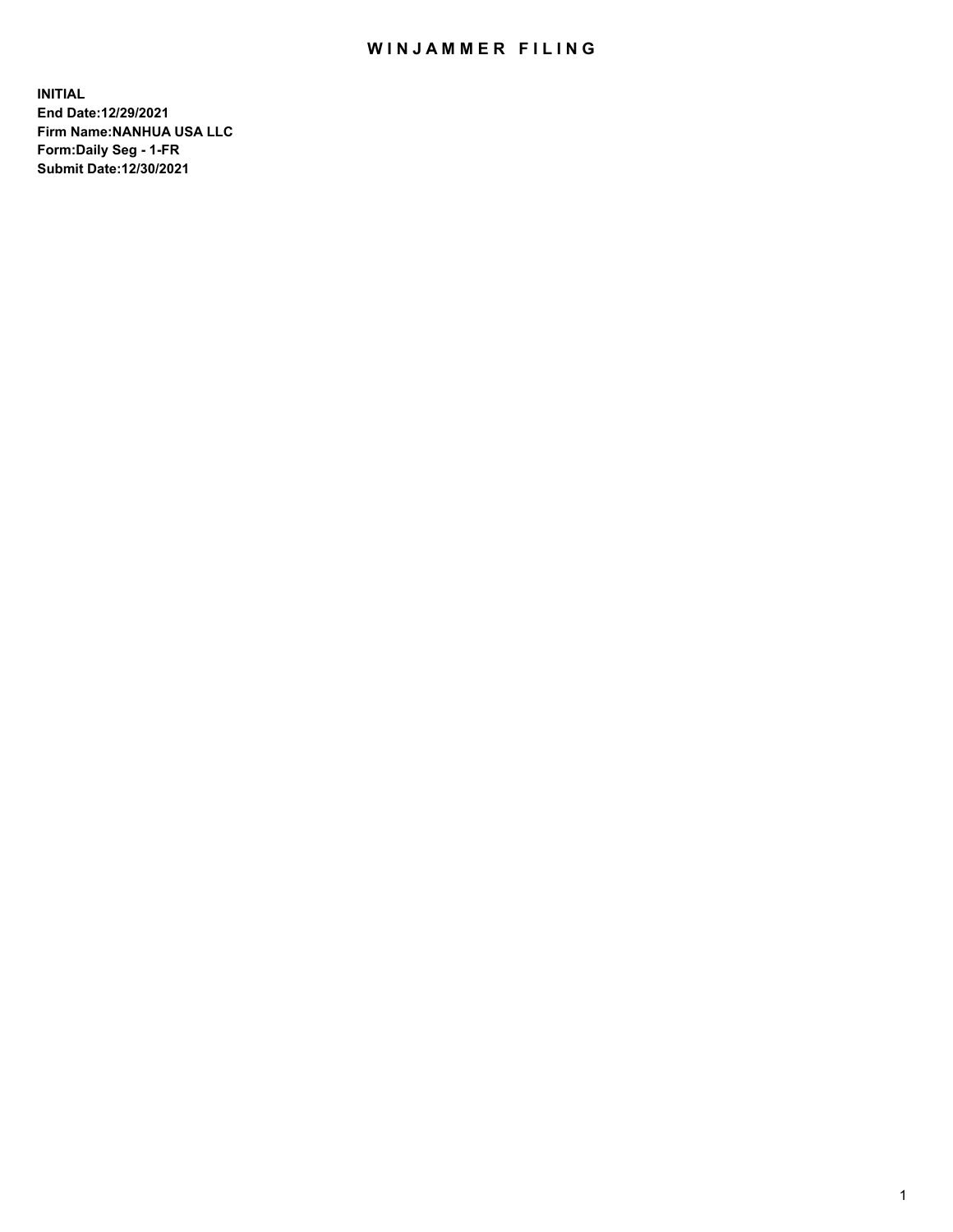## **INITIAL End Date:12/29/2021 Firm Name:NANHUA USA LLC Form:Daily Seg - 1-FR Submit Date:12/30/2021 Daily Segregation - Cover Page**

Name of Company **NANHUA USA LLC** [0010] Contact Name **Tracy Yuan** [0040] Contact Phone Number **+1 (312) 526-3930** [0060] Contact Email Address **tracy.yuan@nanhua-usa.com** [0065] FCM's Customer Segregated Funds Residual Interest Target (choose one): a. Minimum dollar amount: ; or **3,500,000** [8930] b. Minimum percentage of customer segregated funds required:% ; or **0** [8940] c. Dollar amount range between:and; or **0** [8950] **0** [8951] d. Percentage range of customer segregated funds required between:% and%. **0** [8960] **0** [8961] FCM's Customer Secured Amount Funds Residual Interest Target (choose one): a. Minimum dollar amount: ; or **100,000** [8970] b. Minimum percentage of customer secured funds required:% ; or **0** [8980] c. Dollar amount range between:and; or **0** [8990] **0** [8991] d. Percentage range of customer secured funds required between:% and%. **0** [9000] **0** [9001] FCM's Cleared Swaps Customer Collateral Residual Interest Target (choose one): a. Minimum dollar amount: ; or **0** [9010] b. Minimum percentage of cleared swaps customer collateral required:% ; or **0** [9020] c. Dollar amount range between:and; or **0** [9030] **0** [9031]

d. Percentage range of cleared swaps customer collateral required between:% and%. **0** [9040] **0** [9041]

Attach supporting documents CH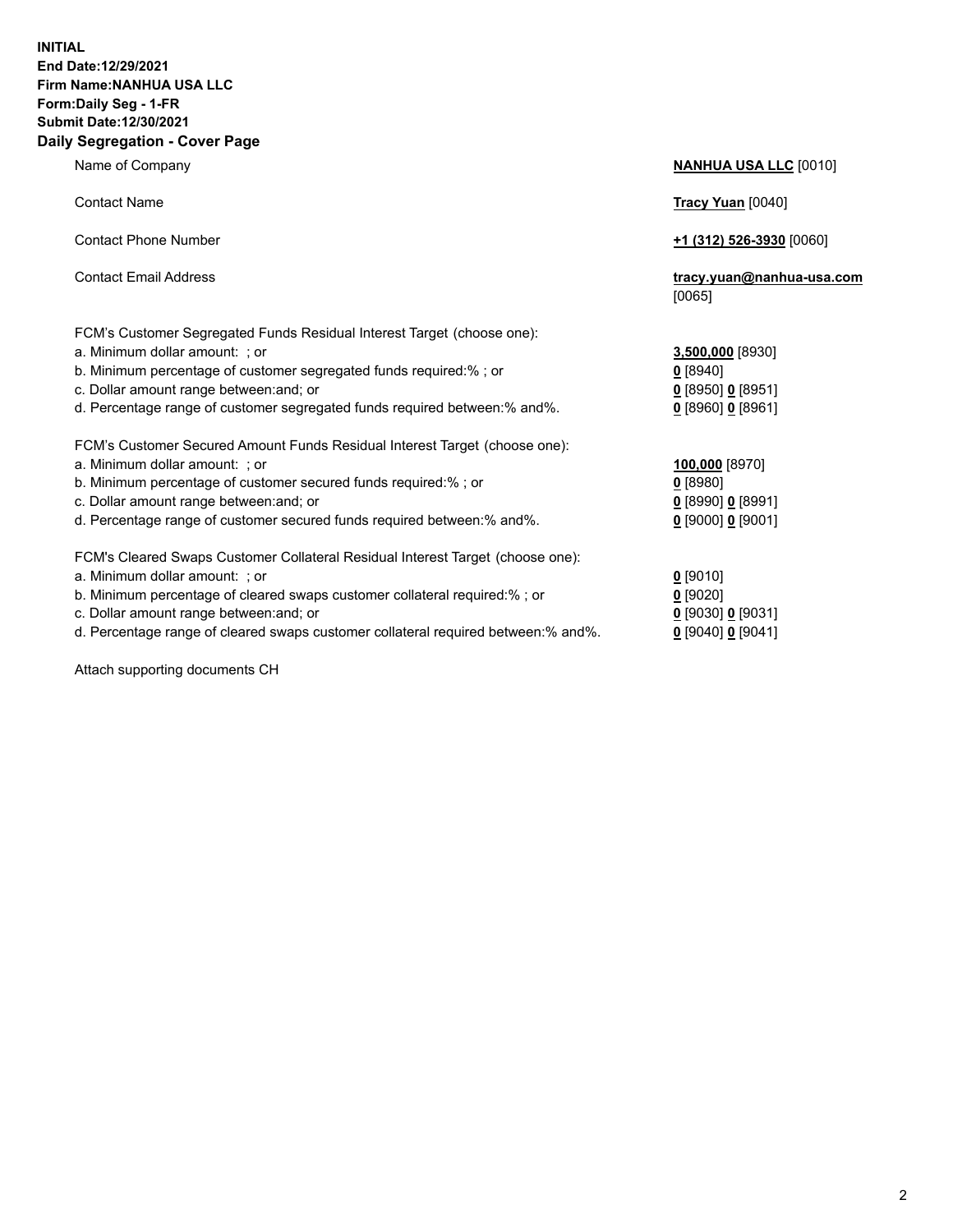## **INITIAL End Date:12/29/2021 Firm Name:NANHUA USA LLC Form:Daily Seg - 1-FR Submit Date:12/30/2021 Daily Segregation - Secured Amounts**

|     | Foreign Futures and Foreign Options Secured Amounts                                                        |                                      |
|-----|------------------------------------------------------------------------------------------------------------|--------------------------------------|
|     | Amount required to be set aside pursuant to law, rule or regulation of a foreign                           | $0$ [5605]                           |
|     | government or a rule of a self-regulatory organization authorized thereunder                               |                                      |
| 1.  | Net ledger balance - Foreign Futures and Foreign Option Trading - All Customers                            |                                      |
|     | A. Cash                                                                                                    | 349,632 [5615]                       |
|     | B. Securities (at market)                                                                                  | $0$ [5617]                           |
| 2.  | Net unrealized profit (loss) in open futures contracts traded on a foreign board of trade                  | $0$ [5625]                           |
| 3.  | Exchange traded options                                                                                    |                                      |
|     | A. Market value of open option contracts purchased on a foreign board of trade                             | $0$ [5635]                           |
|     | B. Market value of open contracts granted (sold) on a foreign board of trade                               | $0$ [5637]                           |
| 4.  | Net equity (deficit) (add lines 1. 2. and 3.)                                                              | 349,632 [5645]                       |
| 5.  | Account liquidating to a deficit and account with a debit balances - gross amount                          | $0$ [5651]                           |
|     | Less: amount offset by customer owned securities                                                           | $0$ [5652] $0$ [5654]                |
| 6   | Amount required to be set aside as the secured amount - Net Liquidating Equity                             | 349,632 [5655]                       |
|     | Method (add lines 4 and 5)                                                                                 |                                      |
| 7.  | Greater of amount required to be set aside pursuant to foreign jurisdiction (above) or line                | 349,632 [5660]                       |
|     | 6.                                                                                                         |                                      |
|     | FUNDS DEPOSITED IN SEPARATE REGULATION 30.7 ACCOUNTS                                                       |                                      |
| 1.  | Cash in Banks                                                                                              |                                      |
|     | A. Banks located in the United States                                                                      | 644,509 [5700]                       |
|     | B. Other banks qualified under Regulation 30.7                                                             | 0 [5720] 644,509 [5730]              |
| 2.  | <b>Securities</b>                                                                                          |                                      |
|     | A. In safekeeping with banks located in the United States                                                  | $0$ [5740]                           |
|     | B. In safekeeping with other banks qualified under Regulation 30.7                                         | 0 [5760] 0 [5770]                    |
| 3.  | Equities with registered futures commission merchants                                                      |                                      |
|     | A. Cash                                                                                                    | $0$ [5780]                           |
|     | <b>B.</b> Securities                                                                                       | $0$ [5790]                           |
|     | C. Unrealized gain (loss) on open futures contracts                                                        | $0$ [5800]                           |
|     | D. Value of long option contracts                                                                          | $0$ [5810]                           |
|     | E. Value of short option contracts                                                                         | 0 [5815] 0 [5820]                    |
| 4.  | Amounts held by clearing organizations of foreign boards of trade                                          |                                      |
|     | A. Cash                                                                                                    | $0$ [5840]                           |
|     | <b>B.</b> Securities                                                                                       | $0$ [5850]                           |
|     | C. Amount due to (from) clearing organization - daily variation                                            | $0$ [5860]                           |
|     | D. Value of long option contracts                                                                          | $0$ [5870]                           |
|     | E. Value of short option contracts                                                                         | 0 [5875] 0 [5880]                    |
| 5.  | Amounts held by member of foreign boards of trade                                                          |                                      |
|     | A. Cash                                                                                                    | 59,431 [5900]                        |
|     | <b>B.</b> Securities                                                                                       | $0$ [5910]                           |
|     | C. Unrealized gain (loss) on open futures contracts                                                        | $0$ [5920]                           |
|     | D. Value of long option contracts                                                                          | $0$ [5930]                           |
|     | E. Value of short option contracts                                                                         | <u>0</u> [5935] <b>59,431</b> [5940] |
| 6.  | Amounts with other depositories designated by a foreign board of trade                                     | $0$ [5960]                           |
| 7.  | Segregated funds on hand                                                                                   | $0$ [5965]                           |
| 8.  | Total funds in separate section 30.7 accounts                                                              | 703,940 [5970]                       |
| 9.  | Excess (deficiency) Set Aside for Secured Amount (subtract line 7 Secured Statement<br>Page 1 from Line 8) | 354,308 [5680]                       |
| 10. | Management Target Amount for Excess funds in separate section 30.7 accounts                                | 100,000 [5980]                       |
| 11. | Excess (deficiency) funds in separate 30.7 accounts over (under) Management Target                         | 254,308 [5985]                       |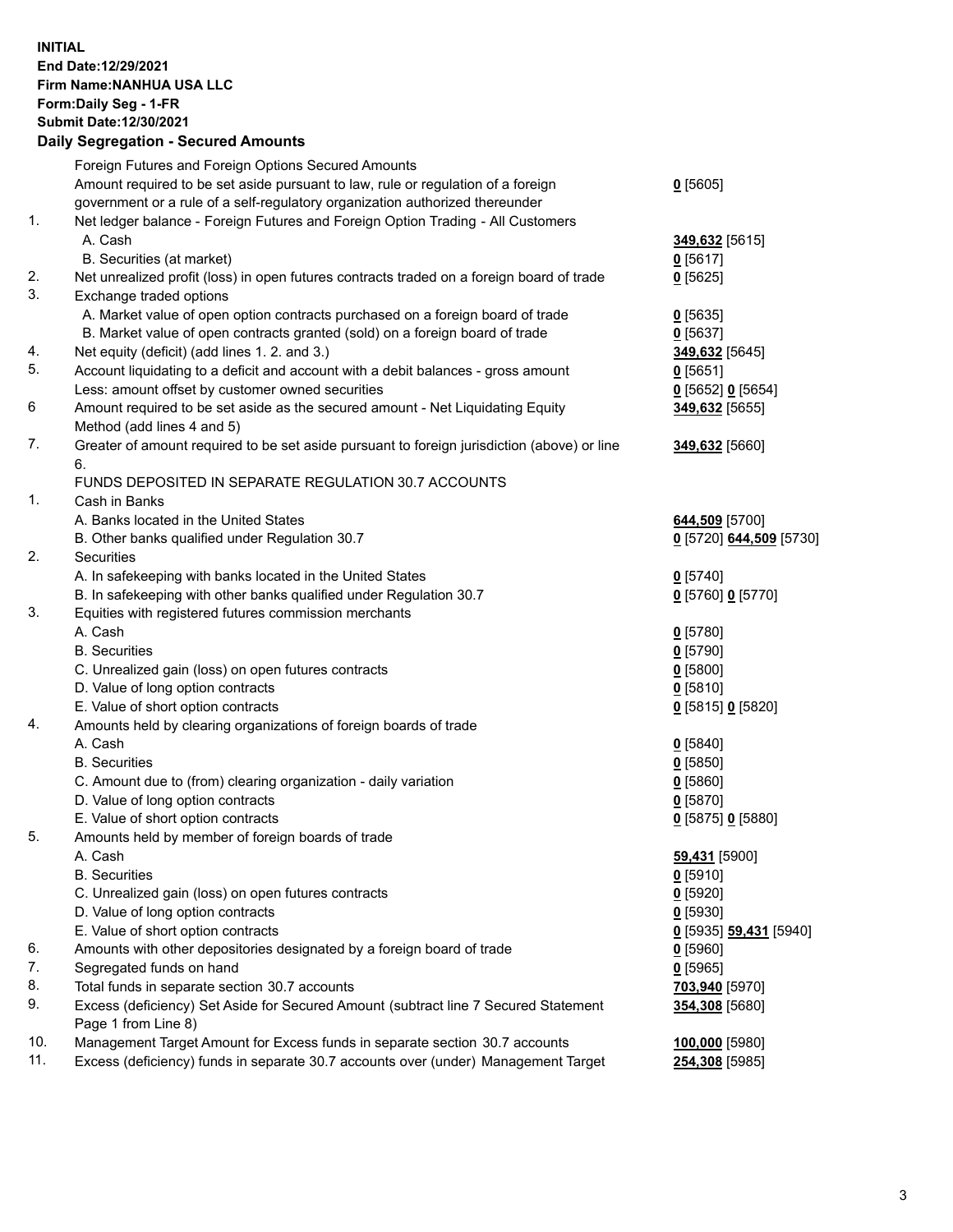**INITIAL End Date:12/29/2021 Firm Name:NANHUA USA LLC Form:Daily Seg - 1-FR Submit Date:12/30/2021 Daily Segregation - Segregation Statement** SEGREGATION REQUIREMENTS (Section 4d(2) of the CEAct) 1. Net ledger balance A. Cash **201,586,279** [5000] B. Securities (at market) **0** [5010] 2. Net unrealized profit (loss) in open futures contracts traded on a contract market **-54,287,472** [5020] 3. Exchange traded options A. Market value of open option contracts purchased on a contract market **397,775** [5030] B. Market value of open option contracts granted (sold) on a contract market **-2,545,984** [5040] 4. Net Equity (deficit) (add lines 1, 2, and 3) **145,150,598** [5050] 5. Accounts liquidating to a deficit and accounts with debit balances - gross amount **0** [5060] Less: amount offset by customer owned securities **0** [5070] **0** [5080] 6. Amount required to be segregated (add lines 4 and 5) **145,150,598** [5090] FUNDS IN SEGREGATED ACCOUNTS 7. Deposited in segregated funds bank accounts A. Cash **27,316,355** [5100] B. Securities representing investment of customers' funds (at market) **0** [5110] C. Securities held for particular customers or option customers in lieu of cash (at market) **0** [5120] 8. Margins on deposit with derivatives clearing organizations of contract markets A. Cash **137,706,842** [5130] B. Securities representing investment of customers' funds (at market) **0** [5140] C. Securities held for particular customers or option customers in lieu of cash (at market) **0** [5150] 9. Net settlement from (to) derivatives clearing organizations of contract markets **-2,834,350** [5160] 10. Exchange traded options A. Value of open long option contracts **397,775** [5170] B. Value of open short option contracts **-2,545,984** [5180] 11. Net equities with other FCMs A. Net liquidating equity **0** [5190] B. Securities representing investment of customers' funds (at market) **0** [5200] C. Securities held for particular customers or option customers in lieu of cash (at market) **0** [5210] 12. Segregated funds on hand **0** [5215] 13. Total amount in segregation (add lines 7 through 12) **160,040,638** [5220] 14. Excess (deficiency) funds in segregation (subtract line 6 from line 13) **14,890,040** [5230] 15. Management Target Amount for Excess funds in segregation **3,500,000** [5240] 16. Excess (deficiency) funds in segregation over (under) Management Target Amount Excess **11,390,040** [5250]